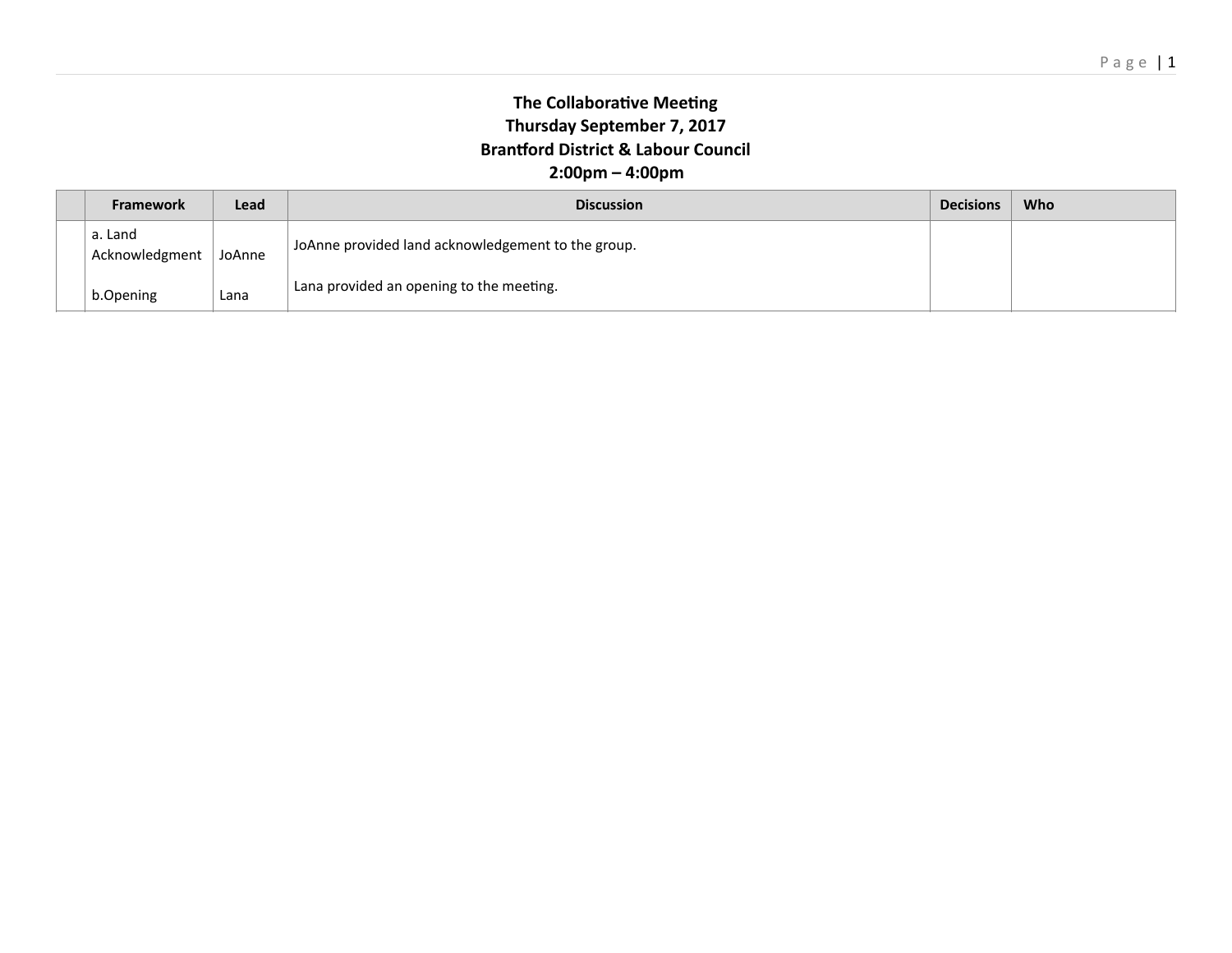| $\overline{2}$<br>А. | a. Welcome and<br>Introductions<br>b. Agenda | Christina<br>Christina | Christina welcomed everyone to the meeting and had everyone introduce themselves.<br>2c. Report to Council                                             | Action: Make sure we<br>collaborate within the<br>parameter of the<br>report. |
|----------------------|----------------------------------------------|------------------------|--------------------------------------------------------------------------------------------------------------------------------------------------------|-------------------------------------------------------------------------------|
|                      | Additions                                    |                        | Michelle has another meeting to attend so she can't stay and would like to follow up on the report<br>to council and answer any questions or concerns. | Action: Pamela and                                                            |
|                      |                                              |                        |                                                                                                                                                        | Michelle to make                                                              |
|                      |                                              |                        | The group asked if it would be possible to see the report to council before they go to Brantford City                                                  | sure that the                                                                 |
|                      |                                              |                        | Council. Michelle commented that the reports are confidential and the group would not be able to                                                       | collaborative                                                                 |
|                      |                                              |                        | see them before hand. Michelle commented that anyone can contact her anytime if they have any                                                          | members are                                                                   |
|                      |                                              |                        | questions they don't need to wait until the next GRHC meeting.                                                                                         | recognized in future                                                          |
|                      |                                              |                        | Peter commented that all of the different memberships on the GRHC collaborative felt left out on                                                       | reports.                                                                      |
|                      |                                              |                        | the report. Christina commented that the report is healthcare heavy. The report should have been                                                       |                                                                               |
|                      |                                              |                        | more cross sectoral. It seems that Healthy Brantford has gone a little more health services driven                                                     |                                                                               |
|                      |                                              |                        | from what the actual indicators are. Michelle commented that the taskforce is the Mayor's                                                              |                                                                               |
|                      |                                              |                        | decision and the focus in Health Care is what it appears to be as far as the taskforce.                                                                |                                                                               |
|                      |                                              |                        | Marg's concern was also about the acknowledgement of our Collaborative. Marg asked if this is                                                          |                                                                               |
|                      |                                              |                        | how it is going to happen or is there a chance for us to a part of it. The next report will also be an                                                 |                                                                               |
|                      |                                              |                        | accumulative report, because the intention is to inform Council of how this is all put together                                                        |                                                                               |
|                      |                                              |                        | (Healthy Brantford, Safe Brantford and Educate Brantford). Originally they would take all of the                                                       |                                                                               |
|                      |                                              |                        | reports to Council separately but that became too confusing, so putting it all together and giving a                                                   |                                                                               |
|                      |                                              |                        | brief synopsis of the big picture is what they prefer. Council will speak about it based on the<br>projects.                                           |                                                                               |
|                      |                                              |                        | Sherry asked if we could try to make recommendations on how to change the process. There was a                                                         |                                                                               |
|                      |                                              |                        | suggestion to send a delegation to speak to the work of GRCH and educate Council on the broader                                                        |                                                                               |
|                      |                                              |                        | social determinants of health. Some of the important details are being missed. Michelle said that a                                                    |                                                                               |
|                      |                                              |                        | delegation would be a good chance to bring this forward.                                                                                               |                                                                               |
|                      |                                              |                        | JoAnne commented that the communication has been missed. There was very little                                                                         |                                                                               |
|                      |                                              |                        | acknowledgment and felt this was missing from the report. It was a Healthy Brantford and Safe                                                          |                                                                               |
|                      |                                              |                        | Brantford social planning report. The appearance was that this was a role of the City and that they                                                    |                                                                               |
|                      |                                              |                        | are the lead support, when in reality is a community initiative.                                                                                       |                                                                               |
|                      |                                              |                        | Rishia commented about the process piece. For action down the road, we will still need to                                                              |                                                                               |
|                      |                                              |                        | collaborate to help inform what the report looks like. We weren't part of the process and should                                                       |                                                                               |
|                      |                                              |                        | be.                                                                                                                                                    |                                                                               |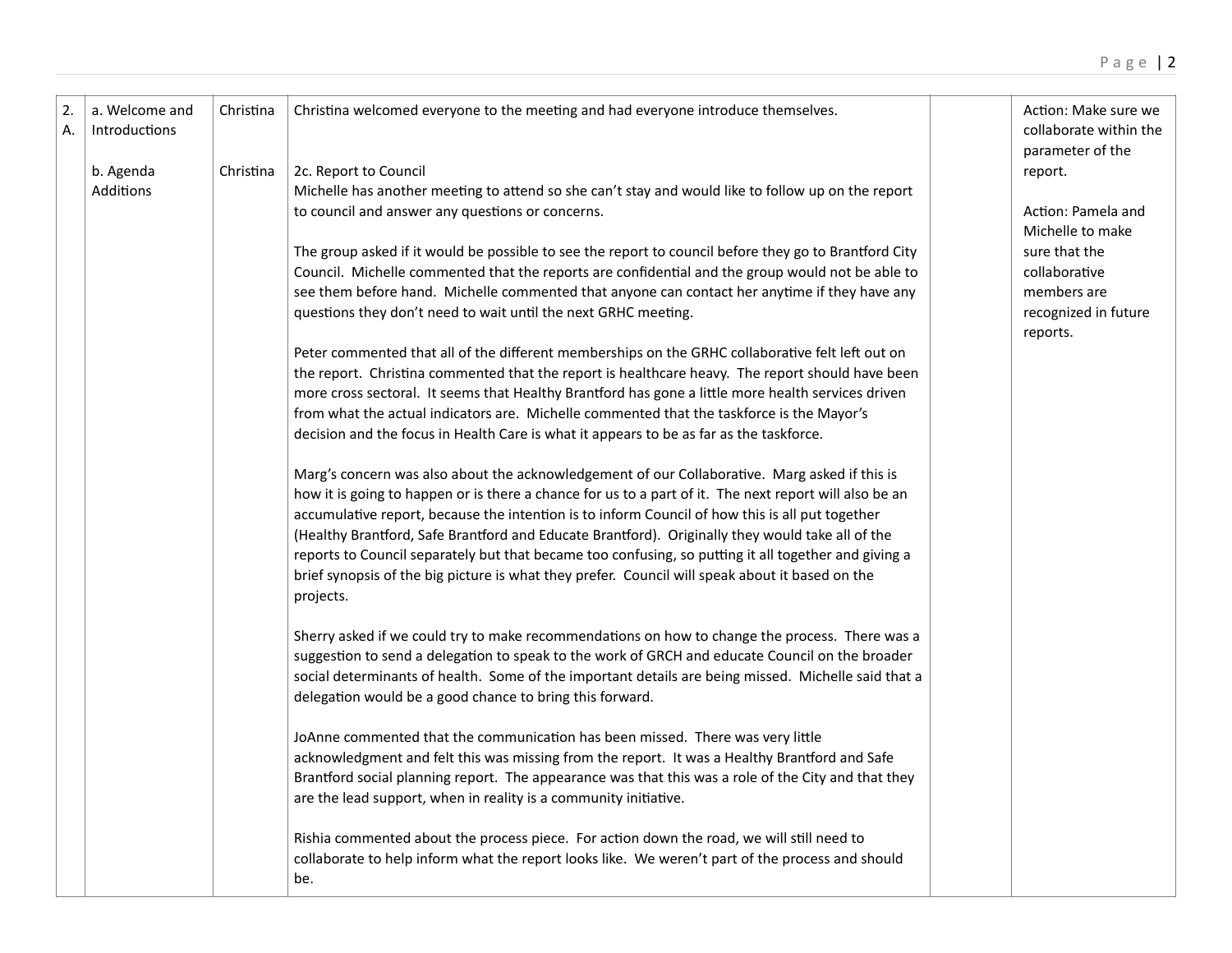## **COMMUNICATIONS**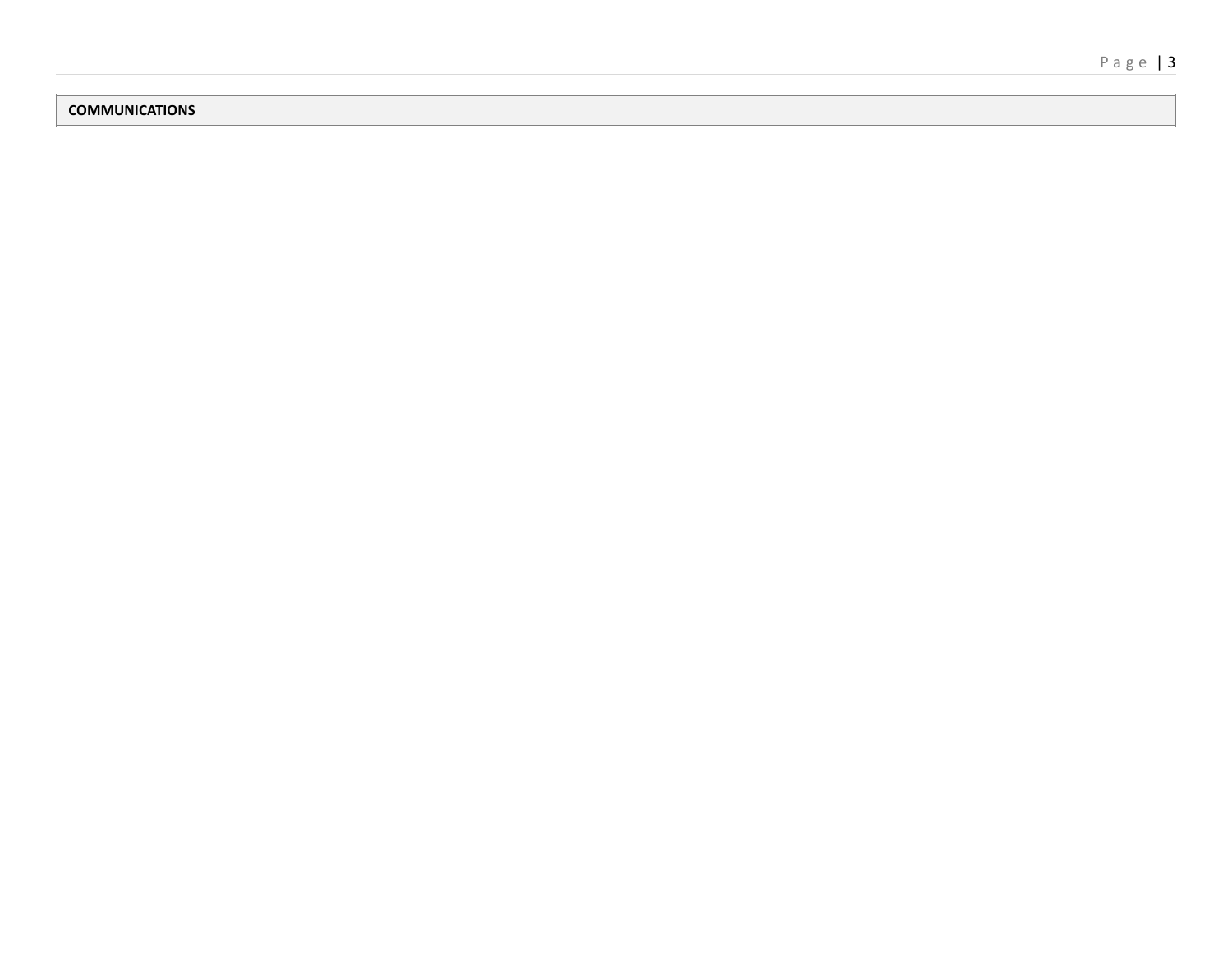| <b>GRHC Website-</b><br>Octopus Red | Lucas/<br>Maria | a. | Timelines<br>Once this is approved by the GRHC Collaborative we can move closer to going live.                                              | Website<br>content | Action: Lucas will<br>send the electronic<br>version to Maria/ |
|-------------------------------------|-----------------|----|---------------------------------------------------------------------------------------------------------------------------------------------|--------------------|----------------------------------------------------------------|
|                                     |                 | b. | Website look and feel                                                                                                                       | group<br>Logo      | Tracy to send to the                                           |
|                                     |                 |    | Laura reviewed the beginning stages of the website. There are only 2 rolling slides as of right                                             | options-           | group for comments                                             |
|                                     |                 |    | now, she just wanted to show us what the style guide would look like.                                                                       |                    | and feedback.                                                  |
|                                     |                 |    | Laura said if anyone asks or charges us a setup fee to refer them to Octopus Red to sort out.                                               |                    | Action: Tracy will<br>send Laura a PDF of                      |
|                                     |                 |    | Laura will check on the movement of the slides and if it will create any issues.                                                            |                    | each of the priorities<br>to put under                         |
|                                     |                 |    | It was suggested to have roots, priorities and partners at the bottom so that it isn't hard to<br>view on the mobile.                       |                    | Resources.                                                     |
|                                     |                 |    |                                                                                                                                             |                    | Action: Laura will look                                        |
|                                     |                 |    | -Partners section needs a blurb added.                                                                                                      |                    | to see if GRHC.org is                                          |
|                                     |                 |    | -Under growing a healthy and vital Brantford-could add links to "join a table", "attend a                                                   |                    | available and send                                             |
|                                     |                 |    | forum"                                                                                                                                      |                    | options to Maria.                                              |
|                                     |                 |    | -Latest news could be a blog section with a Google index.                                                                                   |                    |                                                                |
|                                     |                 |    | -There needs to be a few people designated to be responsible to maintain the website.                                                       |                    | Action: Laura will                                             |
|                                     |                 |    | -Sherry asked if the pictures are able to be changed on the home page- - answer is yes                                                      |                    | Add a map to contact                                           |
|                                     |                 |    | -Rename the tab RESOURCES to PRIORITIES                                                                                                     |                    | us and who we what                                             |
|                                     |                 |    | -need a page for each of the 5 priority areas                                                                                               |                    | area we cover.                                                 |
|                                     |                 |    | -possibly have an outcome section/graphs. When we get to that point we would contact                                                        |                    |                                                                |
|                                     |                 |    | Laura.                                                                                                                                      |                    | Action: Possibly                                               |
|                                     |                 |    | -Have a section for community members "have your say"                                                                                       |                    | shrink                                                         |
|                                     |                 |    | -Have a survey section -possibly Ninja forms                                                                                                |                    | Grand river font and                                           |
|                                     |                 |    | -Laura will check to see what domain names are available as we need to register. Laura noted                                                |                    | increase the font of                                           |
|                                     |                 |    | that .ca and .com are both gone.                                                                                                            |                    | Healthy                                                        |
|                                     |                 |    |                                                                                                                                             |                    | Communities.                                                   |
|                                     |                 |    | The next steps is to have the collaborative decide on logo and then report communication                                                    |                    |                                                                |
|                                     |                 |    | back to Maria and she will send to Lucas & Laura.                                                                                           |                    | Action: Tracy will                                             |
|                                     |                 |    |                                                                                                                                             |                    | send out to the group                                          |
|                                     |                 |    | Maria commented to switch the font size of Grand River and Healthy Communities and have<br>Healthy Communities big and Grand River smaller. |                    | for Feedback                                                   |
|                                     |                 | c. | Lucas introduced himself to the group and provided the group with a few different diagrams                                                  |                    |                                                                |
|                                     |                 |    | with different logos. If anyone wants to see how this was developed this is available by email.                                             |                    |                                                                |
|                                     |                 |    | The group provided some feedback on the different logos.                                                                                    |                    |                                                                |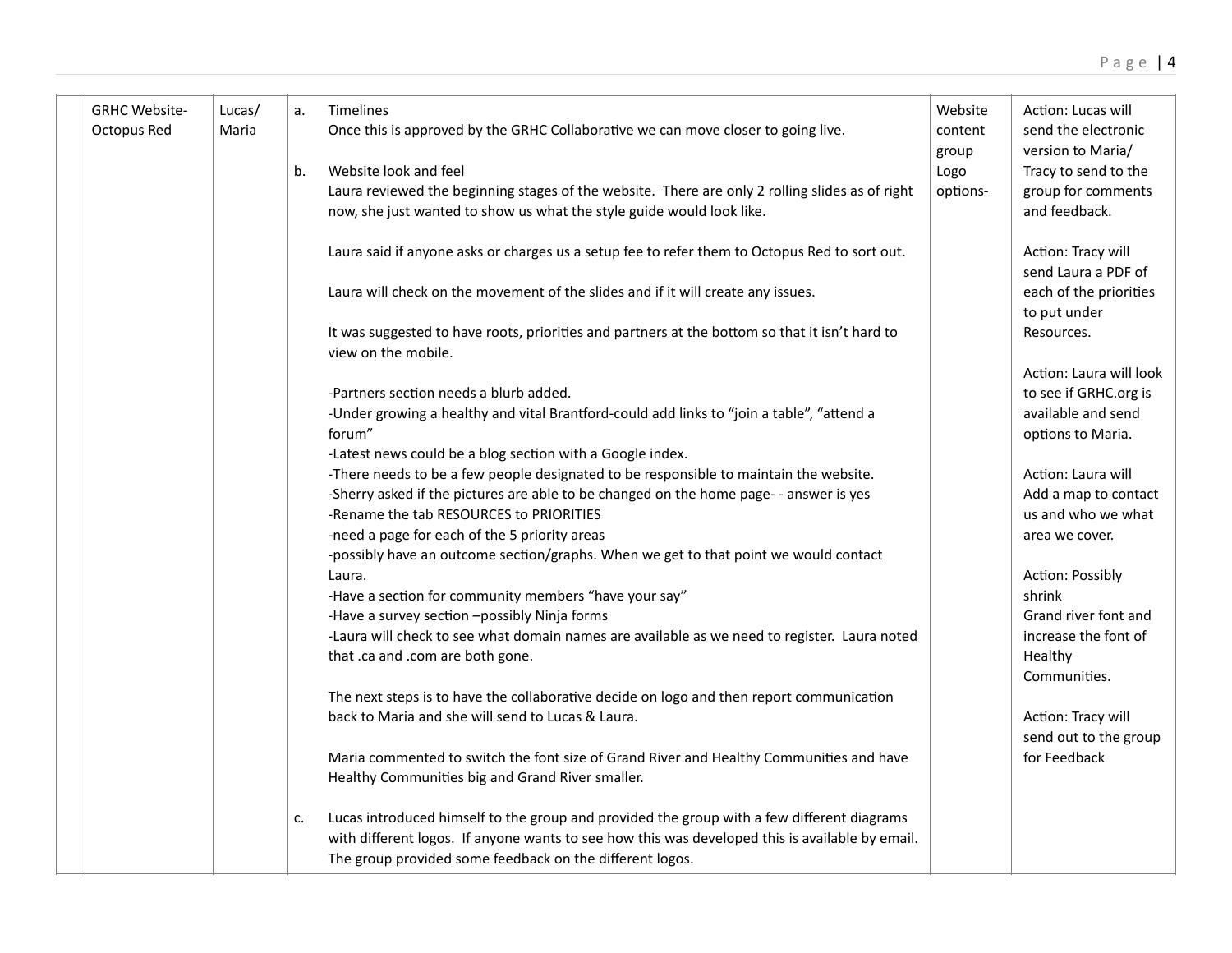| Communication<br>update                                                            | All | Peter spoke to the Health Systems content and this topic is much broader that the rest of the<br>priorities. The LHIN is the funder for many of the agencies around the table. Many areas<br>under health systems are very similar of what the new LHIN anchor table is addressing and<br>there is overlap. This speaks to community engagement, health equity, health promotion are<br>elements. Detailed discussions and how our table matches the LHIN. Many people want to<br>lead and address these issues. Peter thinks we need to slow down on the health systems<br>stream and figure out what our relationship is with the LHIN.<br>Lucy commented that the LHIN table makes sense because of the dollars and what they are<br>responsible for. Our GRHC group members are not all funded by the LHIN. Peter is attending<br>a LHIN meeting this afternoon and we are happy that he can contribute. Lucy said this will be<br>good and help the LHIN to know what our GRHC collaborative is all about and they should be<br>reviewing the Community Impact Report.<br>Christina referenced to the document that was handed out and reviewed some of it with the<br>group. This table amongst other will figure out what these priorities are. We have a good<br>synergy where can we help fund and support and to not reinvent the wheel. In terms of our<br>Health System, we need to figure out the right services and at the right time and the LHIN be | Definition | Peter/Jane |  |  |  |  |
|------------------------------------------------------------------------------------|-----|---------------------------------------------------------------------------------------------------------------------------------------------------------------------------------------------------------------------------------------------------------------------------------------------------------------------------------------------------------------------------------------------------------------------------------------------------------------------------------------------------------------------------------------------------------------------------------------------------------------------------------------------------------------------------------------------------------------------------------------------------------------------------------------------------------------------------------------------------------------------------------------------------------------------------------------------------------------------------------------------------------------------------------------------------------------------------------------------------------------------------------------------------------------------------------------------------------------------------------------------------------------------------------------------------------------------------------------------------------------------------------------------------------------------------------------------------------------------|------------|------------|--|--|--|--|
| the support and ongoing support.<br>COMMUNITY ENGAGEMENT/COLLABORATIVE DEVELOPMENT |     |                                                                                                                                                                                                                                                                                                                                                                                                                                                                                                                                                                                                                                                                                                                                                                                                                                                                                                                                                                                                                                                                                                                                                                                                                                                                                                                                                                                                                                                                     |            |            |  |  |  |  |
|                                                                                    |     |                                                                                                                                                                                                                                                                                                                                                                                                                                                                                                                                                                                                                                                                                                                                                                                                                                                                                                                                                                                                                                                                                                                                                                                                                                                                                                                                                                                                                                                                     |            |            |  |  |  |  |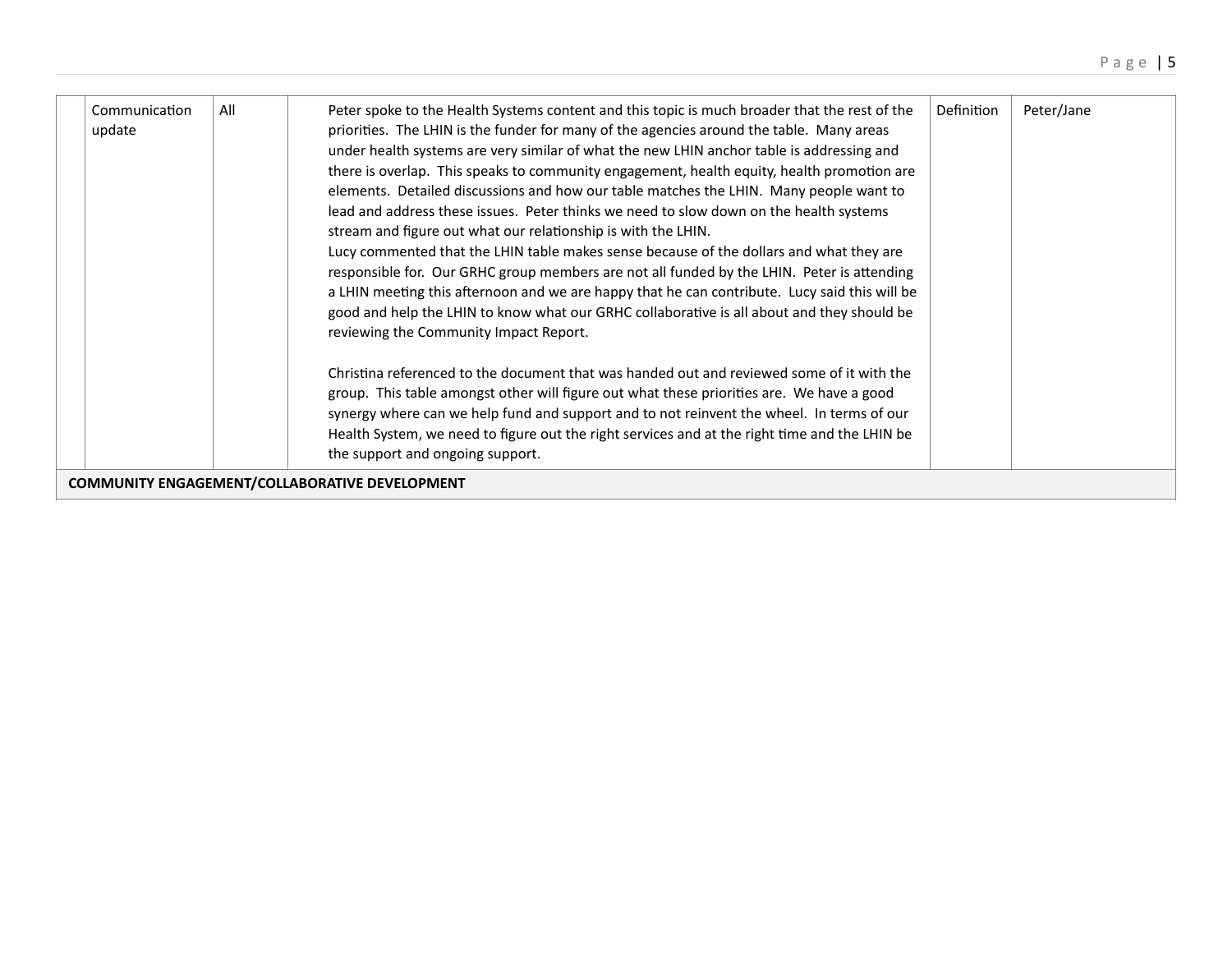| <b>GRHC Forum</b><br>Update &<br>Upcoming<br>Forums | Pamela | a. Pamela updated the group with a blurb that she created and wants to send out to entire list<br>of attendees from the breakfast in April. Pamela wanted to see if there was anything that<br>needs to be added or removed and agreed by all at the table. Lucy suggested a heading or<br>banner would be nice at the top. Veronica commented that a title would be nice or possibly if<br>a decision was made regarding the logo quickly we could brand it before sending out.<br>Veronica offered to edit the blurb. The group decided to send out as an attachment. | Action: Veronica<br>offered to edit the<br>blurb. |
|-----------------------------------------------------|--------|-------------------------------------------------------------------------------------------------------------------------------------------------------------------------------------------------------------------------------------------------------------------------------------------------------------------------------------------------------------------------------------------------------------------------------------------------------------------------------------------------------------------------------------------------------------------------|---------------------------------------------------|
|                                                     |        | Rishia suggested we indicate to everyone here is where we are and here is where we are                                                                                                                                                                                                                                                                                                                                                                                                                                                                                  |                                                   |
|                                                     |        | going in the body of the email. Rishia mentioned asking what the group wants and needs.                                                                                                                                                                                                                                                                                                                                                                                                                                                                                 |                                                   |
|                                                     |        | Christina and Alison will work together to get this completed within the next few weeks.                                                                                                                                                                                                                                                                                                                                                                                                                                                                                |                                                   |
|                                                     |        | The group discussed the need for leads for the action teams. Not all of these teams have<br>leads.                                                                                                                                                                                                                                                                                                                                                                                                                                                                      |                                                   |
|                                                     |        | We need someone from our table to take the lead of the active living process to keep it<br>sustainable.                                                                                                                                                                                                                                                                                                                                                                                                                                                                 |                                                   |
|                                                     |        | JoAnne mentioned that it may be time to start up the Engagement working group                                                                                                                                                                                                                                                                                                                                                                                                                                                                                           |                                                   |
|                                                     |        | Heather Vanner suggested that upcoming forums to address the concept to coordinate and                                                                                                                                                                                                                                                                                                                                                                                                                                                                                  |                                                   |
|                                                     |        | we need leads. Possibly star your name if you are interested in being the lead and have                                                                                                                                                                                                                                                                                                                                                                                                                                                                                 |                                                   |
|                                                     |        | Jennifer Kirkham make an announcement.                                                                                                                                                                                                                                                                                                                                                                                                                                                                                                                                  |                                                   |
|                                                     |        | Someone suggested seeing if there is an Ontario Early Year's Centre table that may be<br>interested in being part of park crawl/play.                                                                                                                                                                                                                                                                                                                                                                                                                                   |                                                   |
|                                                     |        | b. Prosperity Forum                                                                                                                                                                                                                                                                                                                                                                                                                                                                                                                                                     |                                                   |
|                                                     |        | Lucy suggested having a conversation with prosperity group to hope that one person from                                                                                                                                                                                                                                                                                                                                                                                                                                                                                 |                                                   |
|                                                     |        | each of the 3 main sections get together to make sure there is cross sectoral amongst all.                                                                                                                                                                                                                                                                                                                                                                                                                                                                              |                                                   |
|                                                     |        | c. Health Systems Forum-deferred                                                                                                                                                                                                                                                                                                                                                                                                                                                                                                                                        |                                                   |
| <b>COLLECTIVE IMPACT/EVALUATION</b>                 |        |                                                                                                                                                                                                                                                                                                                                                                                                                                                                                                                                                                         |                                                   |